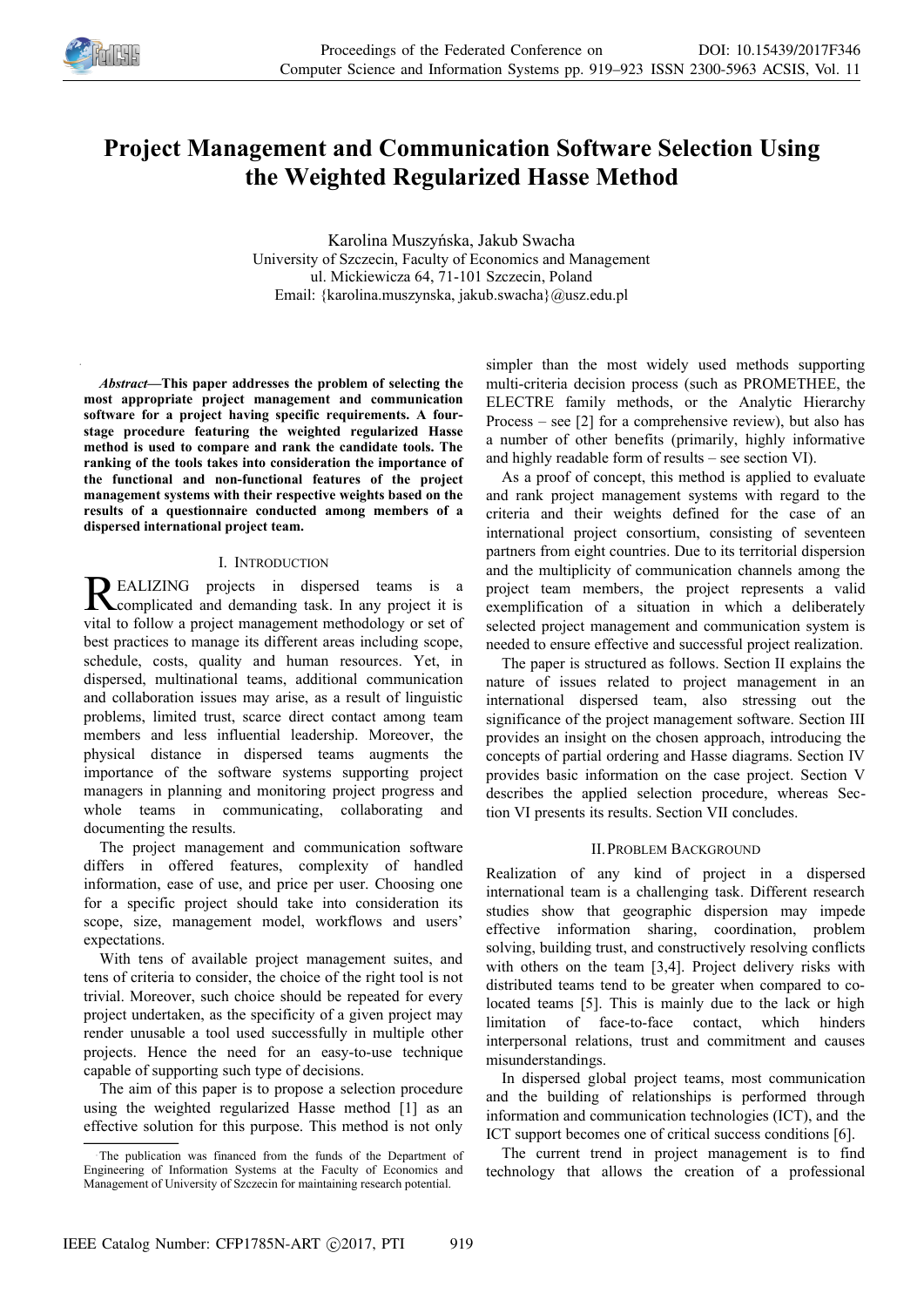environment for dispersed teams, similar to the one expected if these teams were collocated [7].

Project management software is a very broad category [8]. Selecting the right tool has therefore a significant effect on the success of the project and effectiveness of teamwork [9].

#### III. CHOSEN METHODOLOGY

It is a significant challenge to analyze data and make a decision taking into account many different aspects and criteria. The fact that many different indicators must be included simultaneously means that the so-called multiindicator system or multi-criteria analysis must be used [10].

One way to handle a multi-indicator system is a mathematical mapping of the single indicator values to get a one-dimensional scalar, eventually to be used as the ranking indicator [11]. However such a mapping process, e.g. by using a weighted sum, hides all background information and may also cause unwanted compensation effects [12].

There are well-known outranking methods to obtain a linear order from a multivariate data matrix [2]. A less known yet attractive alternative to the above-mentioned methods is the partial order method. It allows not only to rank objects but also to obtain information to what extent a given object is better than another.

In partial ordering, to acknowledge object *X* as better than object *Y* (written as:  $X \geq Y$ ), there must be at least one indicator value for object *X* which is higher than the corresponding indicator value for object *Y*, and no indicator for object *X* is lower than the corresponding indicator value for object *Y*. If some indictors for object *X* are higher and others are lower than the corresponding indicators of object *Y*, then the objects are recognized as incomparable. A set of comparable objects is called a chain, whereas a set of mutually incomparable objects is called an antichain. If all indicator values for two objects are equal, the objects are considered as equivalent, having the same rank [13].

Partial orders can be visualized with Hasse diagrams, in which comparable objects are connected by a sequence of lines, while incomparable objects are not connected. The levels give approximation to a weak order of the objects from "bad" (bottom) to "good" (top). Before constructing a Hasse diagram, it is essential to make sure that all indicators have a uniform orientation. Partial order method provides a weak order, where tied orders are not excluded. This is obtained by calculating the average order of the single objects, as e.g. described by Bruggemann and Annoni [14].

Partial order methodology has been used in many different research studies in environmental sciences, chemical industry, poverty analysis and many others (see [15]). It has also been successfully applied to software selection problem in the case of digital assets management systems [16].

That approach has, however, a significant weakness. In the case of problems with many criteria, such as the one researched here, often a large number of incomparabilities are observed which leads to a less meaningful representation.

Moreover, the original Hasse method considers all criteria as equally relevant in determining the final data structure, and that is not always desired. A comprehensive solution to both these shortcomings has been proposed by Grisoni et al. [1] in the form of the weighted regularized Hasse method. It is this improved method that has been chosen to solve the discussed problem. The details of the performed procedure will be provided in section V; before that, however, the project selected for the exemplification will be described.

## IV. THE CASE PROJECT

The case project is an international cooperation project titled *BalticMuseums: Love IT!*, realized within the Interreg South Baltic Programme 2014-2020 and supported by the European Union from the European Regional Development Fund. The project team comprises three scientific partners, five museum or cultural institution partners and one partner specialized in creative IT-related events. Apart from the nine partners, taking part in all project activities, there are also eight associated partners, involved only in selected activities. The partners are based in eight European countries.

The main aim of the project is to develop new IT-enabled tourism products for natural and cultural heritage tourist destinations in the South Baltic Region in a form of multilingual BYOD-guided tours providing an enhanced visitor experience during and after the visit featuring multimedia content and gamification techniques.

The case project has the following characteristic properties:

- there is no single project management system used a priori by all or most of the partners (the users have different experiences and expectations);
- the partners have very different levels of IT fluency, hence the need for a very easy to use, but still highly functional solution;
- the project is scheduled for three years (there is enough time to learn the new software);
- the financial management is done in a separate system prescribed on the European Union programme level (that is why no financial features should be taken into account in the evaluation).

# V.SELECTION PROCEDURE

The procedure of selecting the best project management and communication software included four stages. The first one comprised two phases – selection of criteria against which the potential project management systems will be ranked and obtaining weights reflecting the importance of each criterion. The weights were set on the basis of a questionnaire answered by the project partners' representatives. For each criterion, they were asked to assess its importance on a five grade scale. For each value on the scale, a number has been assigned: not important  $-0$ , of little importance  $-1$ , desired  $-2$ , important  $-3$ , absolutely crucial  $-4$ . The weights of the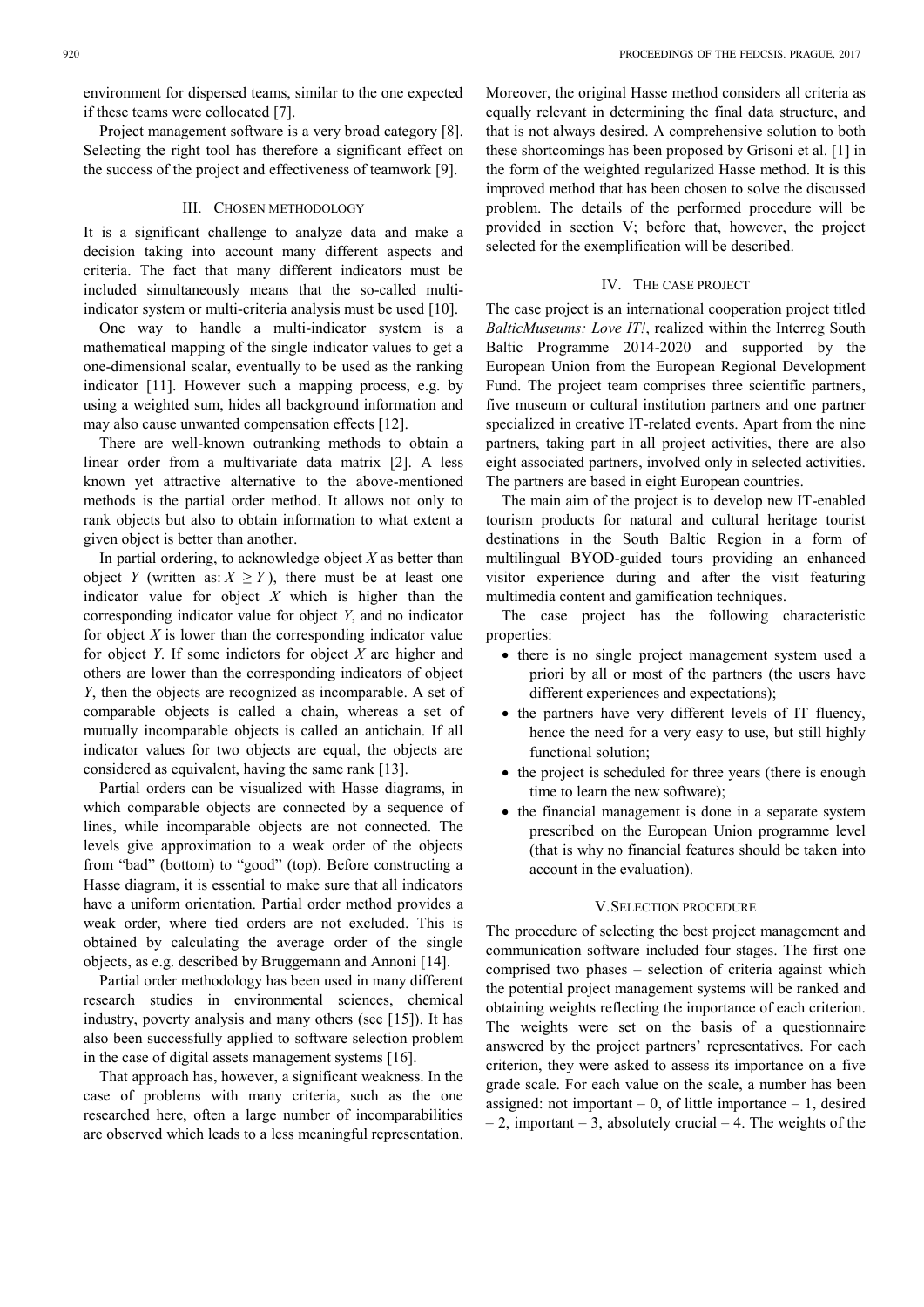respective criteria were calculated by summing up the numbers obtained from the respondents and then normalizing them to make the sum of weights of all the criteria equal to 1.

In stage two, a set of project management systems to be evaluated was chosen. Because of the huge amount of that type of tools available, a pre-selection phase was needed. The pre-selection was based on the following assumptions: the software is recognized as popular on the benchmarking lists [17,18], the annual cost of using the tool by 25 users does not exceed the threshold of 600 euro, the available disk space (in case of cloud solutions) is not less than 20 GB, and a demo/trial version of the tool is freely available for testing.

In the third stage, the pre-selected project management tools were evaluated with Irespect to the criteria – features of the system which were defined in stage one. Fourteen of the criteria could be rated using a binary scale: with 1 assigned if a certain criterion was met, and 0 if it was not. Other criteria needed a larger evaluation scale (0 to 2 or even 3), because their scope strongly differed among the tested tools. All functions and features which were evaluated using a nonbinary scale are listed in Table I (see Table II for a full list).

As a result of stage three, the original Hasse matrix and the corresponding diagram (see Fig. 1) were obtained.

The goal of the final stage was to determine the complete ranking of the project management and communication systems for the BalticMuseums: Love IT! project team, taking into consideration the weights of the respective criteria. To accomplish that, the approach proposed by Grisoni et al. [1] was followed.

In its first phase, the weighted count matrix  $t^W$  was obtained using the following formula [1, eq. 1]:

$$
t_{ij}^W = \sum_k w_k \cdot \delta_{i,j,k} \tag{1}
$$

| TABLE I.                                                                       |  |
|--------------------------------------------------------------------------------|--|
| EVALUATION RULES FOR THE NON-BINARY FEATURES OF THE PROJECT MANAGEMENT SYSTEMS |  |

| <b>Feature (scale)</b>               | Levels (points awarded)                                                                                                                                                      |
|--------------------------------------|------------------------------------------------------------------------------------------------------------------------------------------------------------------------------|
| sharing and co-creating docs $(0-3)$ | no sharing/co-creating (0), place to store and share files (1), place to store and share files with version control<br>$(2)$ , sharing files and co-creating documents $(3)$ |
| email integration $(0-3)$            | no email integration (0), notifications to external email (1), possibility to send to/receive from external email (2),<br>own mailbox/internal messages (3)                  |
| instant messenger $(0-2)$            | no chat $(0)$ , one-on-one chat $(1)$ , group chat $(2)$                                                                                                                     |
| notifications $(0-2)$                | no notifications $(0)$ , automatic, but poorly configurable notifications $(1)$ , highly configurable automatic<br>notifications (2)                                         |
| project schedule $(0-2)$             | no schedule (0), schedule only defined in tasks (no visualization) $(1)$ , schedule displayed on a Gantt chart $(2)$                                                         |
| managing tasks $(0-2)$               | flat or two-level task hierarchy $(0)$ , at least three level tasks hierarchy $(1)$ , multilevel task hierarchy, task<br>dependencies (2)                                    |
| dashboard $(0-3)$                    | no dashboard (0), dashboard with only recent activities (1), dashboard with tasks, activities, calendar (2),<br>dashboard with graphical visualization of project status (3) |
| shared calendar $(0-2)$              | no shared calendar (0), calendar with no integration with external calendars (1), calendar with integration with<br>external calendars and/or meeting planner (2)            |
| access control $(0-2)$               | no user access management (0), basic user access management (1), advanced user access management (2)                                                                         |
| mobile version $(0-2)$               | no mobile app $(0)$ , basic functions mobile app $(1)$ , full mobile app $(2)$                                                                                               |
| interoperability $(0-2)$             | no interoperability $(0)$ , basic export/import possibilities $(1)$ , integration with many different tools $(2)$                                                            |

TABLE II. NORMALIZED WEIGHTS OF THE PROJECT MANAGEMENT SOFTWARE EVALUATION CRITERIA

| Symbol         | Criterion (feature of the system) | <b>Normalized</b><br>weight | Symbol          | Criterion (feature of the system)      | <b>Normalized</b><br>weight |
|----------------|-----------------------------------|-----------------------------|-----------------|----------------------------------------|-----------------------------|
| C <sub>1</sub> | sharing and co-creating documents | 0.053493                    | C14             | risks register                         | 0.034934                    |
| C <sub>2</sub> | email integration                 | 0.063319                    | C15             | shared calendar                        | 0.043668                    |
| C <sub>3</sub> | audio/video conference            | 0.040393                    | C16             | poll option                            | 0.028384                    |
| C4             | discussion forum                  | 0.032751                    | C17             | access control                         | 0.036026                    |
| C <sub>5</sub> | instant messenger                 | 0.029476                    | C18             | mobile version                         | 0.044760                    |
| C <sub>6</sub> | notifications                     | 0.046943                    | C19             | configurability                        | 0.031659                    |
| C <sub>7</sub> | project schedule                  | 0.049127                    | C <sub>20</sub> | interoperability                       | 0.044760                    |
| C8             | managing project tasks            | 0.052402                    | C <sub>21</sub> | ability to install on an own server    | 0.025109                    |
| C9             | work time register                | 0.037118                    | C <sub>22</sub> | availability of detailed documentation | 0.030568                    |
| C10            | wiki pages                        | 0.032751                    | C <sub>23</sub> | availability of tutorials              | 0.045852                    |
| C11            | search engine                     | 0.037118                    | C <sub>24</sub> | helpdesk – technical support           | 0.039301                    |
| C12            | dashboard                         | 0.046943                    | C <sub>25</sub> | ability to withdraw and delete data    | 0.033843                    |
| C13            | issues register                   | 0.039301                    |                 |                                        |                             |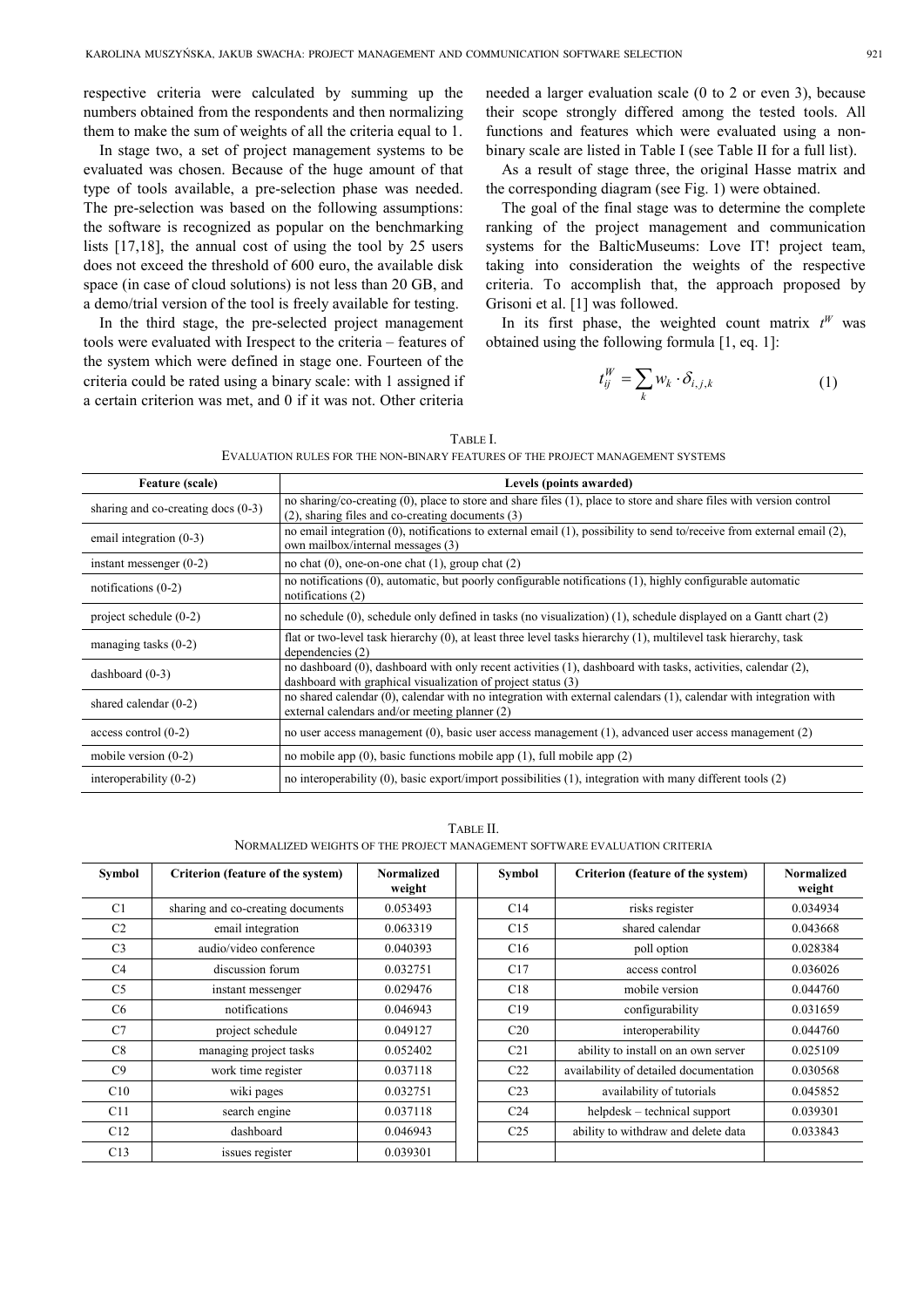$$
\delta_{i,j,k} = \begin{cases}\n1 & \text{if } x_{ik} \ge x_{jk} \\
0.5 & \text{if } x_{ik} = x_{jk} \\
0 & \text{if } x_{ik} \le x_{jk}\n\end{cases}
$$
\n(2)

and:  $w_k$  denotes the weight of criterion  $k$ , and  $x_{ik}$  the evaluation of object (software system) *i* with regard to criterion *k*.

In the second phase, a weighted regularized Hasse matrix *H<sup>R</sup>* was obtained from the weighted count matrix using the following formula [1, eq. 2]:

$$
[HR(t*)]ij = \begin{cases} 1 & if tijW \ge t* \\ -1 & if tijW \le 1-t* \\ 0 & otherwise \end{cases}
$$
 (3)

where  $t^*$  has been set to the minimum allowed value of  $0.55$ – i.e. it is enough for object *i* to be better than object *j* in 55% of the criteria to set an ordering between the two.

Although Grisoni et al. [1, p. 97] suggested one more phase to obtain a total ordering, in our case it was unnecessary as the chosen value of  $t^*$  for the construction of the weighted regularized Hasse matrix was sufficient to eliminate all the incomparability between evaluated tools and to construct the complete ranking.

## VI. RESEARCH FINDINGS

The first stage of the research procedure resulted in specifying 25 criteria – features of project management tools whose importance was evaluated by the respondents of the questionnaire – the representatives of the project partner organizations. Note the simplicity of the data gathering process as compared to, e.g., the AHP method requiring pairwise comparisons [19].

Table II presents the criteria together with corresponding normalized weights (the normalization consisted in dividing each weight by the sum of all weights so that the sum of all normalized weights is 1). The values reflect which criteria were indicated as the most important by the majority of the respondents; the five top-ranked were: email integration, sharing and co-creating documents, managing project tasks,

project schedule, and dashboard.

The second stage of the research concentrated on the preselection of project management and communication tools for the final evaluation. As a result of the pre-selection process, the following nine project management systems were chosen: Zoho Projects Premium (T1), Freedcamp Lite (T2), Moovia (T3), Proofhub Start up (T4), AdminProject (T5), Teamwork Projects Small Office (T6), Trello free (T7), 2-Plan Team free (T8) and Open Project free (T9).

In the third stage, each of the pre-selected systems was evaluated with regard to each of the 25 criteria, what resulted in creation of a source matrix for the Hasse diagram. Note that at this stage the criteria weights were not yet taken into account.



Fig. 1 The original Hasse diagram (source: own elaboration, obtained using [20]).

The Hasse diagram, presented in Fig. 1, reveals the dependences among the evaluated project management systems. There are five chains showing the order among some of the systems:  $T6 \geq T4 \geq T3$ ,  $T6 \geq T7$ ,  $T6 \geq T2$ ,  $T1 \geq T3$ T2 and  $T1 \geq T7$ . Apart from the listed chains, other tools are incomparable with one another. Due to the existence of incomparable objects, the Hasse diagram does not provide the complete ranking of the evaluated software.

In order to accommodate the criteria weights, in the first phase of the final stage, the weighted count matrix  $t^W$  was calculated (see Table III). The weighted count matrix was then used to calculate a weighted regularized Hasse matrix  $H<sup>R</sup>(0.55)$ . The Hasse diagram resulting from this matrix (not presented here as it has an obvious form of a degenerate tree) revealed the complete ranking of the project management systems (see Table IV).

| Project management tool | T <sub>1</sub> | T <sub>2</sub> | T <sub>3</sub> | <b>T4</b> | T <sub>5</sub> | T6    | T7    | T8    | T9    |
|-------------------------|----------------|----------------|----------------|-----------|----------------|-------|-------|-------|-------|
| T1                      | 0.500          | 0.729          | 0.718          | 0.574     | 0.678          | 0.447 | 0.778 | 0.664 | 0.694 |
| <b>T2</b>               | 0.271          | 0.500          | 0.570          | 0.362     | 0.553          | 0.249 | 0.585 | 0.493 | 0.538 |
| T3                      | 0.282          | 0.430          | 0.500          | 0.310     | 0.456          | 0.247 | 0.510 | 0.419 | 0.463 |
| T4                      | 0.426          | 0.638          | 0.690          | 0.500     | 0.691          | 0.373 | 0.723 | 0.632 | 0.698 |
| T <sub>5</sub>          | 0.322          | 0.447          | 0.544          | 0.309     | 0.500          | 0.269 | 0.554 | 0.463 | 0.507 |
| T6                      | 0.553          | 0.751          | 0.753          | 0.627     | 0.731          | 0.500 | 0.800 | 0.717 | 0.716 |
| <b>T7</b>               | 0.222          | 0.415          | 0.490          | 0.277     | 0.446          | 0.200 | 0.500 | 0.409 | 0.431 |
| T8                      | 0.336          | 0.507          | 0.581          | 0.368     | 0.537          | 0.283 | 0.591 | 0.500 | 0.544 |
| T9                      | 0.306          | 0.462          | 0.537          | 0.302     | 0.493          | 0.284 | 0.569 | 0.456 | 0.500 |

TABLE III. WEIGHTED COUNT MATRIX FOR THE SELECTED PROJECT MANAGEMENT TOOLS